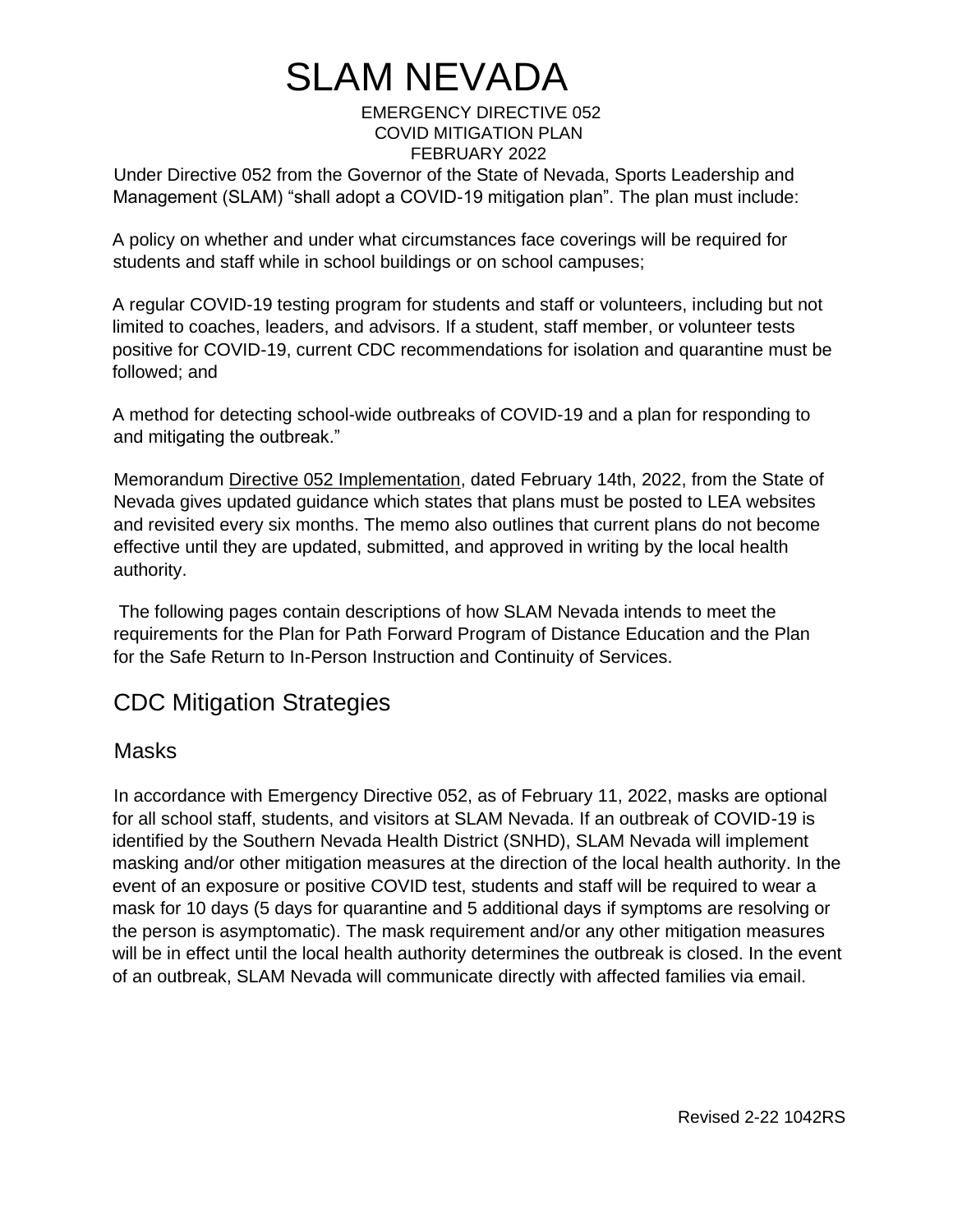### EMERGENCY DIRECTIVE 052 COVID MITIGATION PLAN FEBRUARY 2022

Per CDC order, face coverings must be worn by all people (students and staff) while on public transportation- including school buses. SLAM Nevada utilizes a school bus to extracurricular activities. Regardless of the mask policy during school hours, passengers and drivers are required to wear a mask on the school bus.

### Physical Distancing/Cohorting/Respiratory Etiquette

Respiratory etiquette is taught and reinforced throughout the buildings to minimize the transmission of respiratory pathogens. SLAM Nevada provides hand washing and sanitizing stations throughout the school. High-touch surfaces are cleaned throughout the day. Staff includes students in the classroom cleaning procedures to the greatest extent possible including frequent opportunities for hand sanitizing and wiping down high-touch surfaces between activities and classes. To promote full-in person learning, SLAM Nevada recommends that, whenever possible, at least 3 feet physical distance between students in the classroom, multi-purpose rooms and other large common areas. Due to classroom size limitations, SLAM Nevada will layer multiple prevention strategies such as testing for students and teachers who demonstrate symptoms for COVID-19, handwashing and covering coughs and sneezes, staying home when sick with symptoms of infectious illness including COVID-19, and regular cleaning to help reduce transmission risk. Seating charts are required for all classes at SLAM Nevada.

As local guidelines no longer restrict capacity to account for COVID-19, capacity limits will revert to the maximum allowed by fire code. If local health recommendations change, SLAM Nevada will adjust to ensure capacity limits account for appropriate social distancing.

The health office has been established at every building for students with health care needs that cannot be addressed in the classroom (e.g., diabetic and other non-contagious health care needs). The management of moderate to severe first aid injuries, medication administration, and specialized procedures (non-aerosolized), such as diabetic care are handled in the health office to prevent possible cross-exposure risk with sick students.

An area for students with possible COVID-19 symptoms has been established at every building away from the health office. The sick room is identified with appropriate signage. Use of an alternative room, not the primary health office, is preferable to use for sick room health services delivery. The management of mild to severe illness, including students with fever or signs and symptoms is handled in the sick room to prevent possible crossexposure risk with healthy students and staff. All employees who are assigned to work in the sick room are medically cleared and fit-tested for an N95 facemask.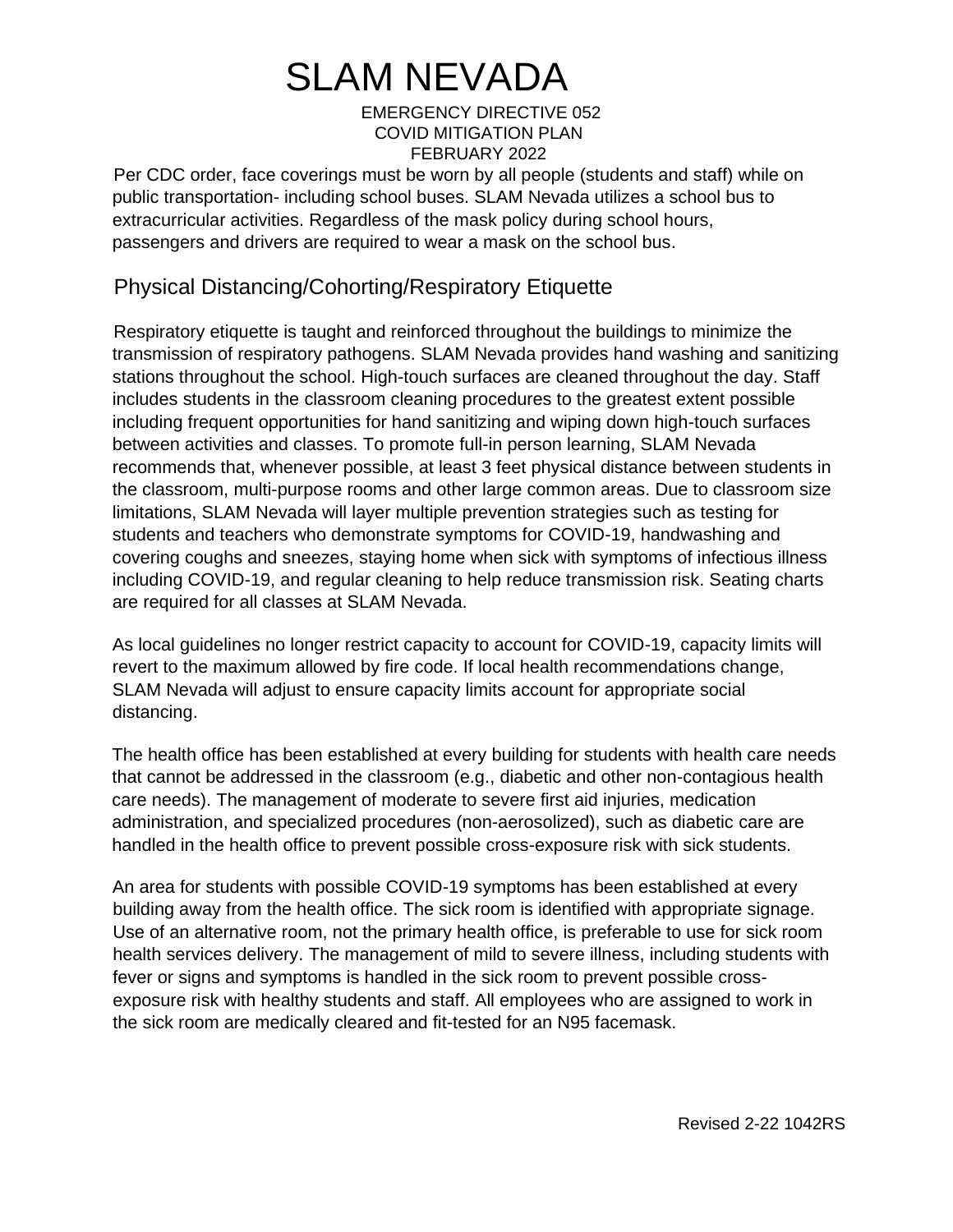### EMERGENCY DIRECTIVE 052 COVID MITIGATION PLAN FEBRUARY 2022

As community health conditions improve, these recommendations may be relaxed. If health conditions deteriorate, these recommendations will be adjusted to align with state and local guidance.

### **Ventilation**

Teachers are encouraged to keep classroom doors open to increase air circulation and ventilation. When appropriate and safe, exterior doors are left open to bring fresh outdoor air into the building and to keep virus particles from concentrating inside. Changing HVAC filters in rooms/buildings will be implemented in the event of an outbreak or increased transmission.

### Handwashing

Teachers continue to enforce and provide time for handwashing and respiratory etiquette (covering coughs and sneezes) to keep from getting and spreading infection illnesses, including COVID-19. On a regular basis teachers and staff:

 $\Box$  Teach and reinforce handwashing with soap and water for at least 20 seconds.

• Remind everyone in the facility to wash hands frequently and assist young children with handwashing.

• If handwashing is not possible, use hand sanitizer containing at least 60% alcohol (for teachers, staff, and older students who can safely use hand sanitizer). Hand sanitizers should be stored up, away, and out of sight of young children and should be used only with adult supervision for children under 6 years of age.

Hand sanitizer is located at all entrances at each campus. Hand sanitizer is also provided in every classroom and office on campus.

### Student/Staff Staying Home

### Vaccines are up-to-date:

- $\Box$  Staff and students may return to work/school as long as they are asymptomatic (without symptoms of COVID-19).
- $\Box$  Staff and students must wear a mask for 10 days after exposure.
- $\Box$  Staff and students are encouraged to test on day 5, if possible.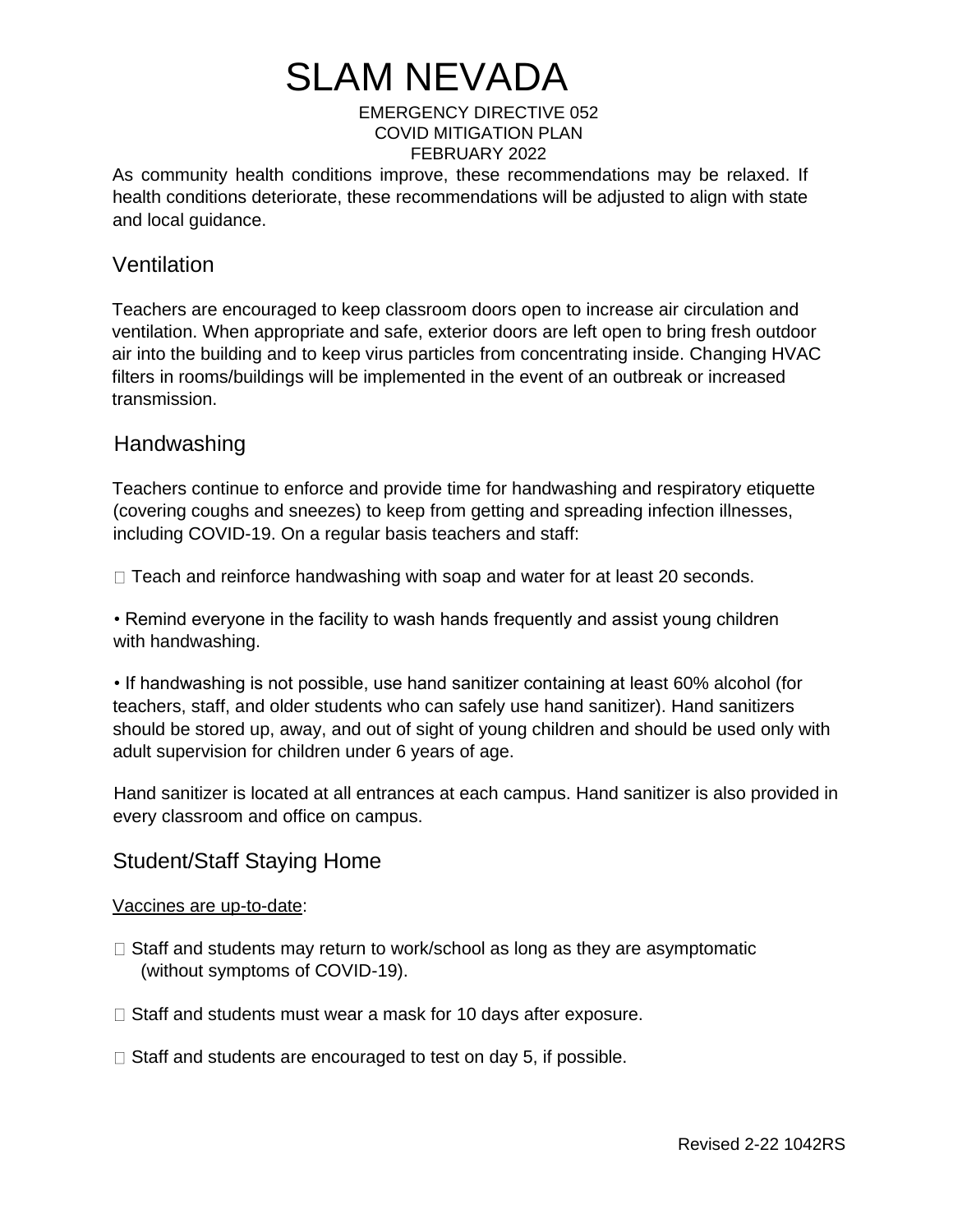# SLAM NEVADA EMERGENCY DIRECTIVE 052

COVID MITIGATION PLAN FEBRUARY 2022

#### Vaccines are NOT up-to-date:

- $\Box$  Staff and students must stay home for 5 days.
- $\Box$  After returning to work/school, staff and students will continue to wear a mask for 5 additional days.
- $\Box$  Staff and students must be without symptoms of COVID- 19 to return to work/school on day 6.
- $\Box$  Staff and students are encouraged to test on day 5, if possible.

Face Mask Use After Testing Positive for COVID-19

- $\Box$  Staff and students must stay home for 5 days.
- $\Box$  After returning to work/school, staff and students will continue to wear a mask for 5 additional days (day 6 through day 10).

 $\Box$  Symptoms must have improved and staff/students must be without fever for 24 hours without the use of fever-reducing medication to return to work/school on day 6.

 $\Box$  If an individual has access and wants to test, the best approach is to use an antigen test at each school's campus toward the end of the 5-day isolation period. Collect the test sample only if you are fever-free for 24 hours without the use of feverreducing medication and your other symptoms have improved (loss of taste and smell may persist for weeks or months after recovery and need not delay the end of isolation). If your result is positive, you should continue to isolate until day 10. COVID-19 Quarantine and Isolation | CDC

SLAM Nevada employs a certified nurse (RN) on campus and a First Aide Safety Assistant (FASA). In the event of a positive test, these employees work directly with the SNHD and school administrators to enact immediate contact tracing and exclusion practices consistent with the most recent SNHD guidance. Each day, the school nurse/clinical aide follows up with all families with sick children, with student(s) that have been quarantined due to a positive COVID-19 test, or with students that have been excluded due to contact tracing to determine if exclusions are necessary.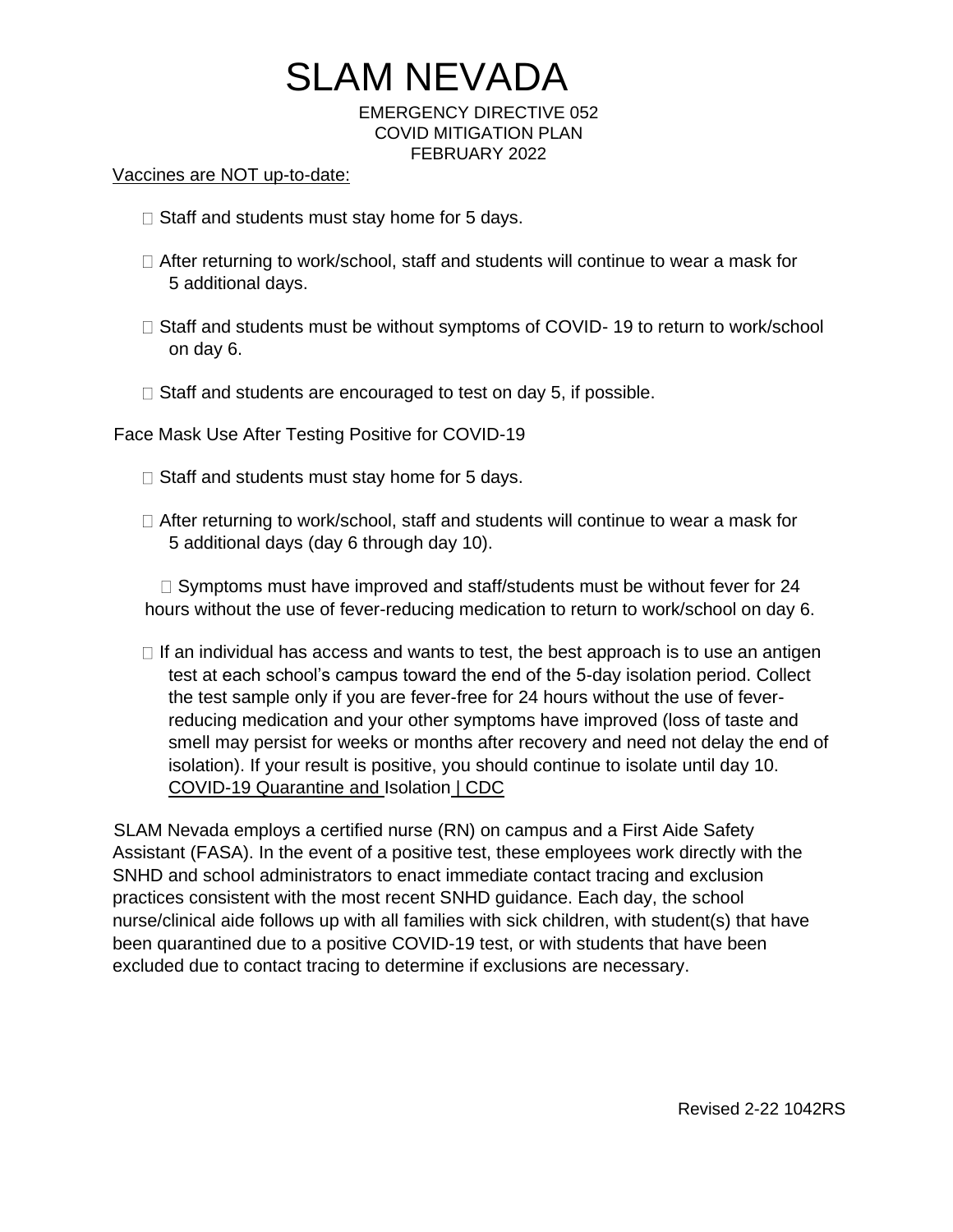EMERGENCY DIRECTIVE 052 COVID MITIGATION PLAN FEBRUARY 2022

## **Testing**

SLAM Nevada provides information to families to increase access and awareness of vaccines in the community. To date, SLAM Nevada has offered 5 vaccination clinics at our school through a partnership with Albertson's/SAV-On.

The Health Office houses Binex Rapid COVID tests which are available for any staff or students who need to be tested. There are three staff members who are licensed to administer the tests. and maintain a log of students and staff who test positive for COVID-19 and/or require quarantine or isolation due to exposure. The health office representative will conduct contact tracing of all individuals and report cases to the SNHD and report the cases to their supervisor who reports it to the SPCSA representative.

## NIAA Sanctioned Sports – SLAM Nevada High School Athletes

All SLAM Nevada athletes participating in any sport, deemed necessary by NIAA, are tested weekly.

Testing has been done on Mondays using the Binex Rapid COVID tests provided by the state.

Student athletes who have tested positive for COVID-19 in the past three months, are not tested.

Testing is free for the 21-22 school year.

## **Outbreaks**

### Cluster and Outbreak Masking

SLAM Nevada will continue to contact trace and identify individuals in the school/work setting that are symptomatic, exposed, or who test positive for COVID-19. If a cluster or outbreak is identified, SLAM Nevada will communicate those findings to the local health authority and quarantine individuals on a case-by-case basis.

Revised 2-22 1042RS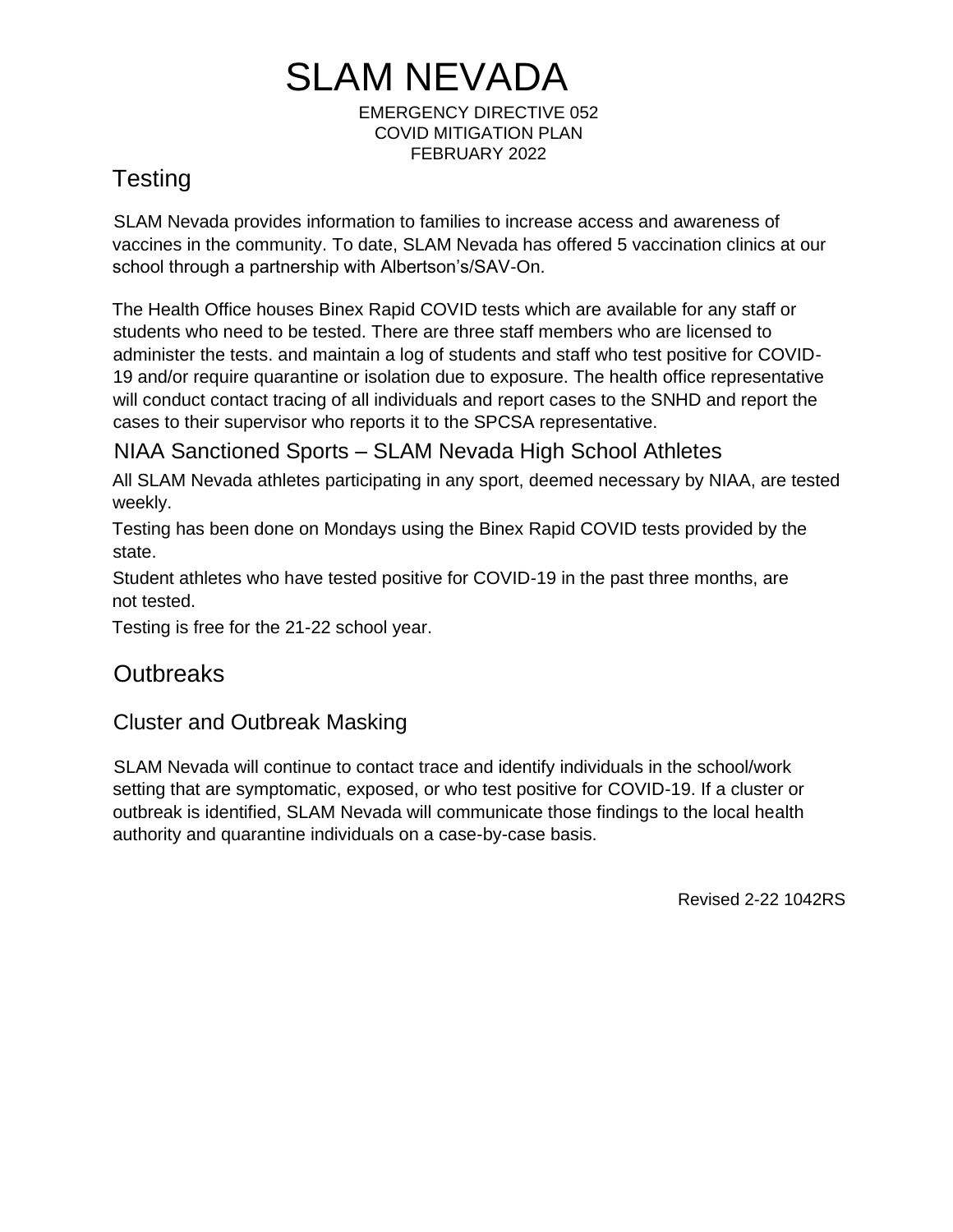## SLAM NEVADA EMERGENCY DIRECTIVE 052 COVID MITIGATION PLAN

SLAM Nevada has adopted and utilizes the national Council of State and Territorial Epidemiologists' (CSTE) Standardized COVID-19 K-12 School Surveillance Guidance for Classification of Clusters and Outbreaks along with the 2021-22-School-COVID Guidance update.

CSTE Definitions:

A K-12 school-associated COVID-19 case (confirmed or probable) is defined as:

 $\Box$  A student, teacher, or staff member physically present in the school setting or participated in a school sanctioned extracurricular activity within 14 days prior to illness onset (or a positive test result) OR within 10 days after illness onset (or a positive test result).

A K-12 school-associated outbreak is defined as an educational institution that has been found by their local health department to have:

- $\Box$  Multiple cases comprising at least 10% of students, teachers, or staff, within a specified core group OR
- $\Box$  At least three (3) cases within a specified core group meeting criteria for a probable or confirmed school-associated COVID-19 case with symptom onset or positive test result within 14 days of each other; who were not identified as close contacts of each other in another setting (i.e. household) outside of the school setting; AND
- $\Box$  Epidemiologically linked in the school setting or a school-sanctioned extracurricular activity.

• Note: COVID-19 cases who may have shared exposure on school grounds and are from different households are included. Case counts for school-related outbreaks include those associated with before and after school programs (e.g., schoolsponsored sports, etc.).

Identifying Outbreaks within Schools

Site administrators are notified daily of all students and staff that are isolated or quarantined.

The site based nursing staff reviews each positive case and confers with administrators at each site to determine if 10% of students, teachers, or staff, within a specified core group OR at least (3) cases within a specified core group meet criterion for a probable or confirmed school associated COVID-19 outbreak.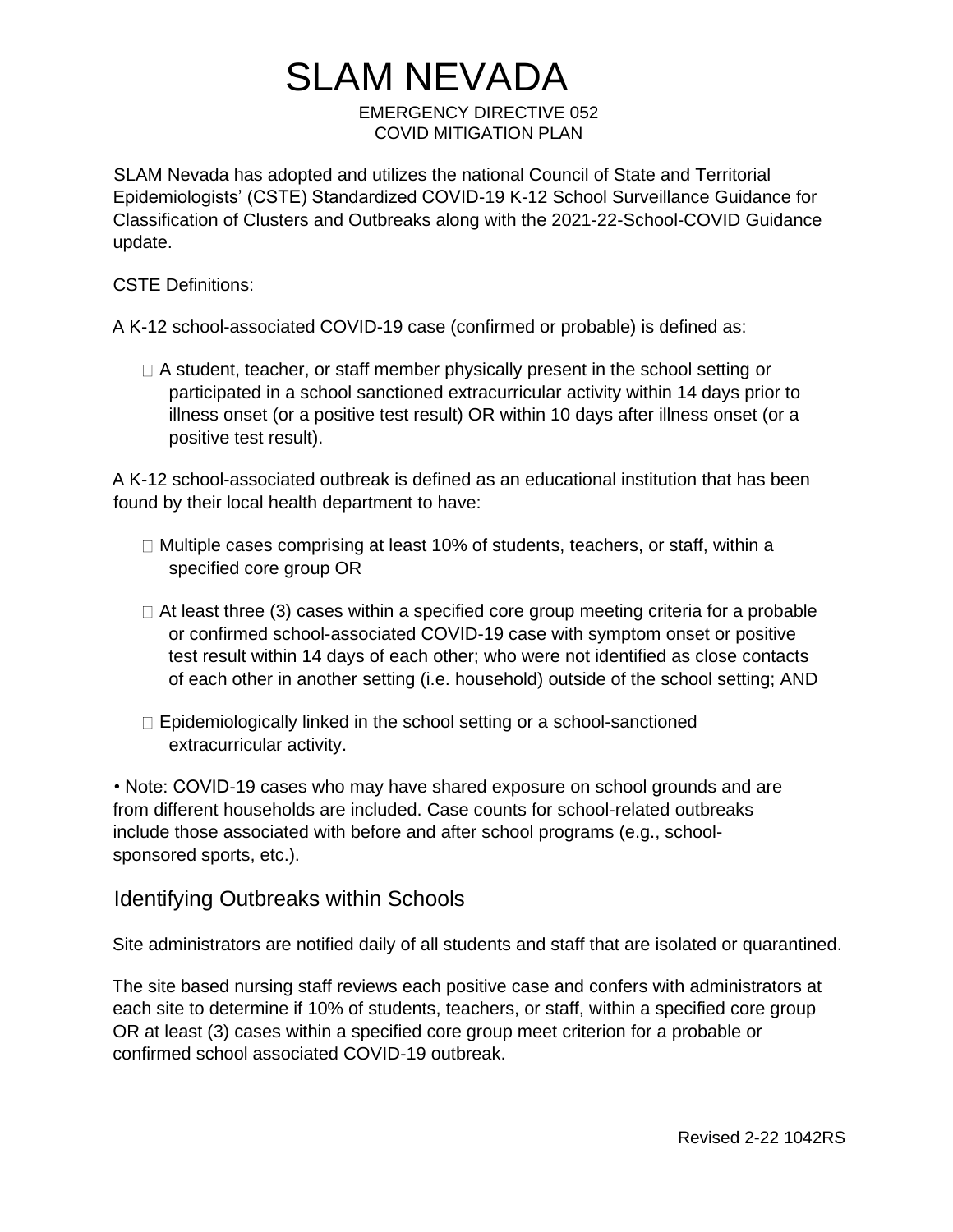### EMERGENCY DIRECTIVE 052 COVID MITIGATION PLAN FEBRUARY 2022

A core group includes, but is not limited to, extracurricular activities, cohort group, classroom, before/after school care.

A school sanctioned extracurricular activity is defined as a voluntary activity sponsored by the school or LEA or an organization sanctioned by the LEA. Extracurricular activities include, but are not limited to, preparation for and/or involvement in public performances, contests, athletic competitions, demonstrations, displays, and club activities.

Per Directive 052, if the local public health authority becomes aware of a school that is experiencing an outbreak and has not implemented the agreed upon mitigation measures, the local public health authority may require the mandatory and immediate use of face covering for all students and staff in the affected school building(s) and any additional mitigation measures deemed necessary by the local health authority.

Declaration and Notification of Outbreaks In Schools

Outbreak declarations must be reported to the local public health authority immediately. Southern Nevada Health District (SNHD): (702) 759-0925 (24 hours), or schoolcovid@snhd.org. The site-based principal will inform the Executive Director. The Executive Director will work with the site administrator to inform parents/staff of the outbreak and mitigation response by SLAM Nevada. Communication with families and the community is crucial to ensure that they are aware of the outbreak and possible school closure and what is being done to address the outbreak.

### Mitigation Response

SLAM Nevada will collaborate with SNHD to determine the appropriate outbreak response which is not limited to:

- $\Box$  Core group quarantine
- $\Box$  Universal school masking
- $\Box$  Proper sanitation
- $\Box$  Increased ventilation
- $\Box$  Changing HVAC filters in rooms and/or buildings
- □ School building closure